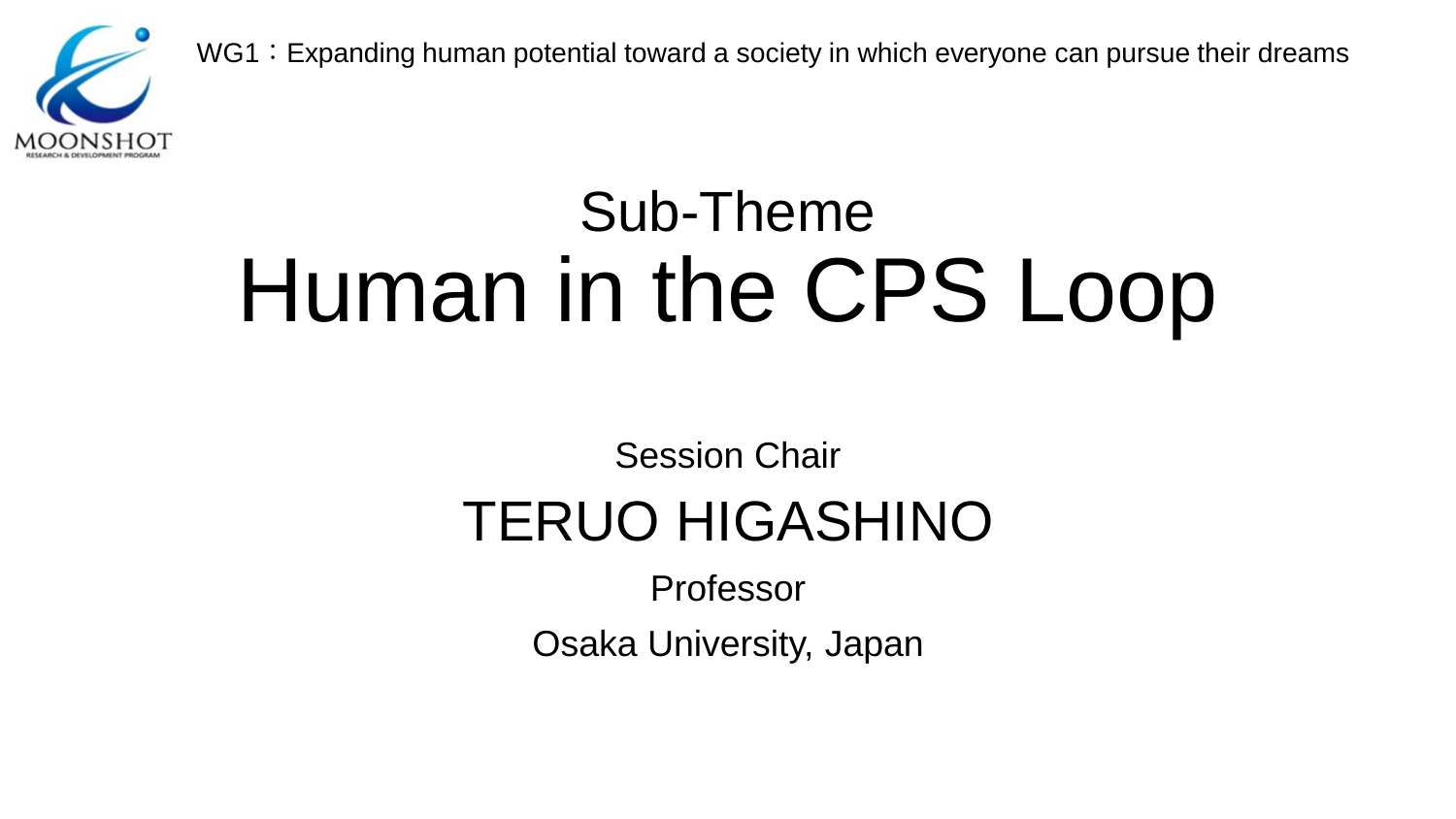

#### Teruo Higashino

- Professor, Graduate School of Information Science and
	- Technology, Osaka University, Japan
		- leading Mobile Computing Lab.
- We have studied the following research
	- Mobile & Ubiquitous Computing
	- IoT, localization & crowd sensing
	- ITS & Inter-Vehicle Communication
	- ICT for Smart City/Community & Edge Computing
	- Social Cyber Physical Systems (CPS), etc.
- PI of Japanese Government's "Society 5.0 Project" (MEXT), (2018-2023)
- Council Member of Science Council of Japan (SCJ), (2014-2020)
- Vice President of Information Processing Society of Japan (IPSJ), (2016-2018)
- Senior Program Officer of Japan Society for the Promotion of Science (JSPS : Japanese NSF), (2013-2016)

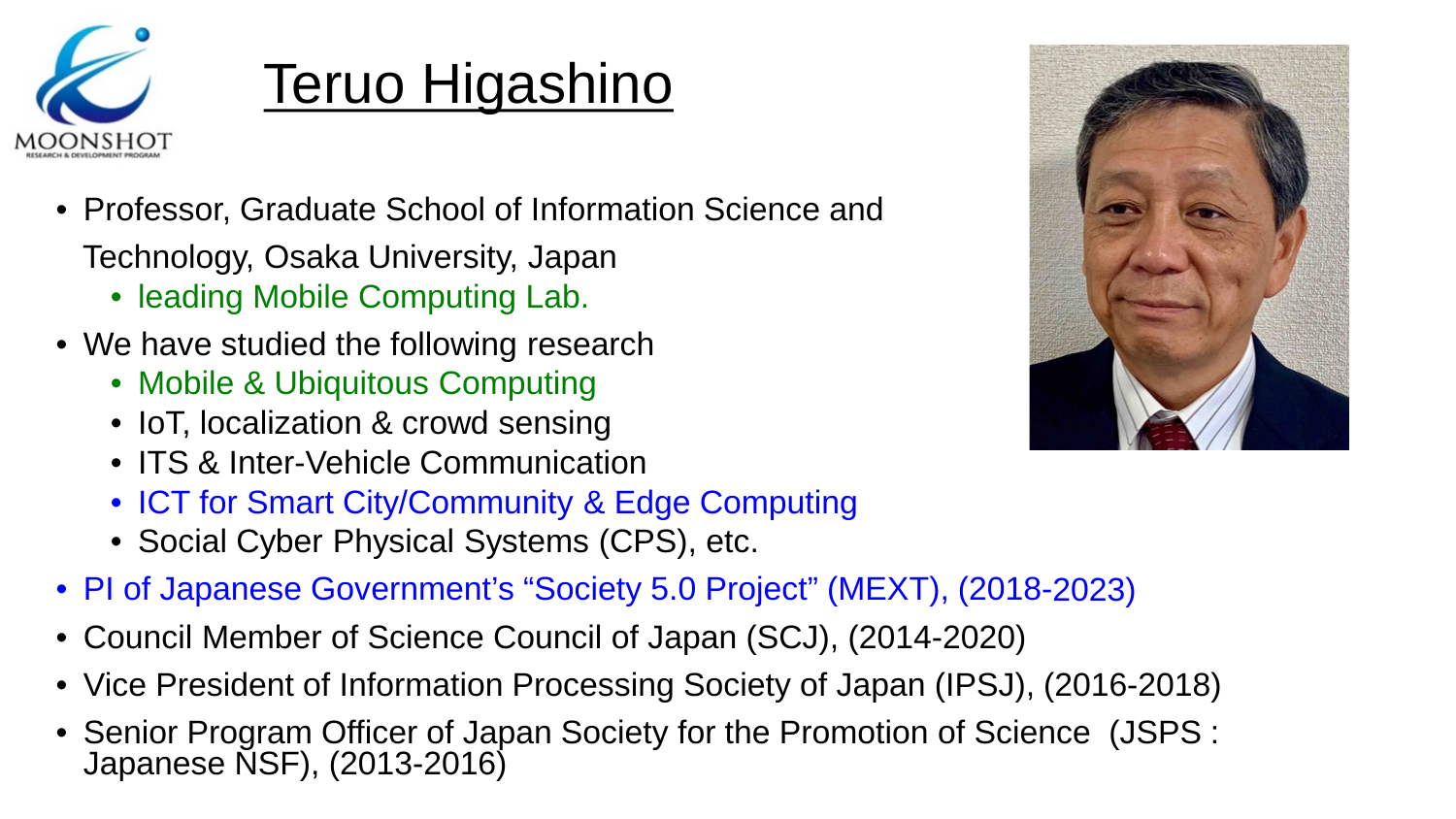

**Purpose of WG1** WG1: Expanding human potential toward a society in which everyone can pursue their dreams in which everyone can pursue their dreams

- Our WG1 aims to achieve the three "Freedom"
	- "Freedom from Body Limitations", "Freedom from Brain Limitation" and "Freedom from Space Limitations and Time Limitations".



Human in the CPS Loop



Using AI, AR, sensing, high-speed communication technologies, we will achieve C-Avatar Society.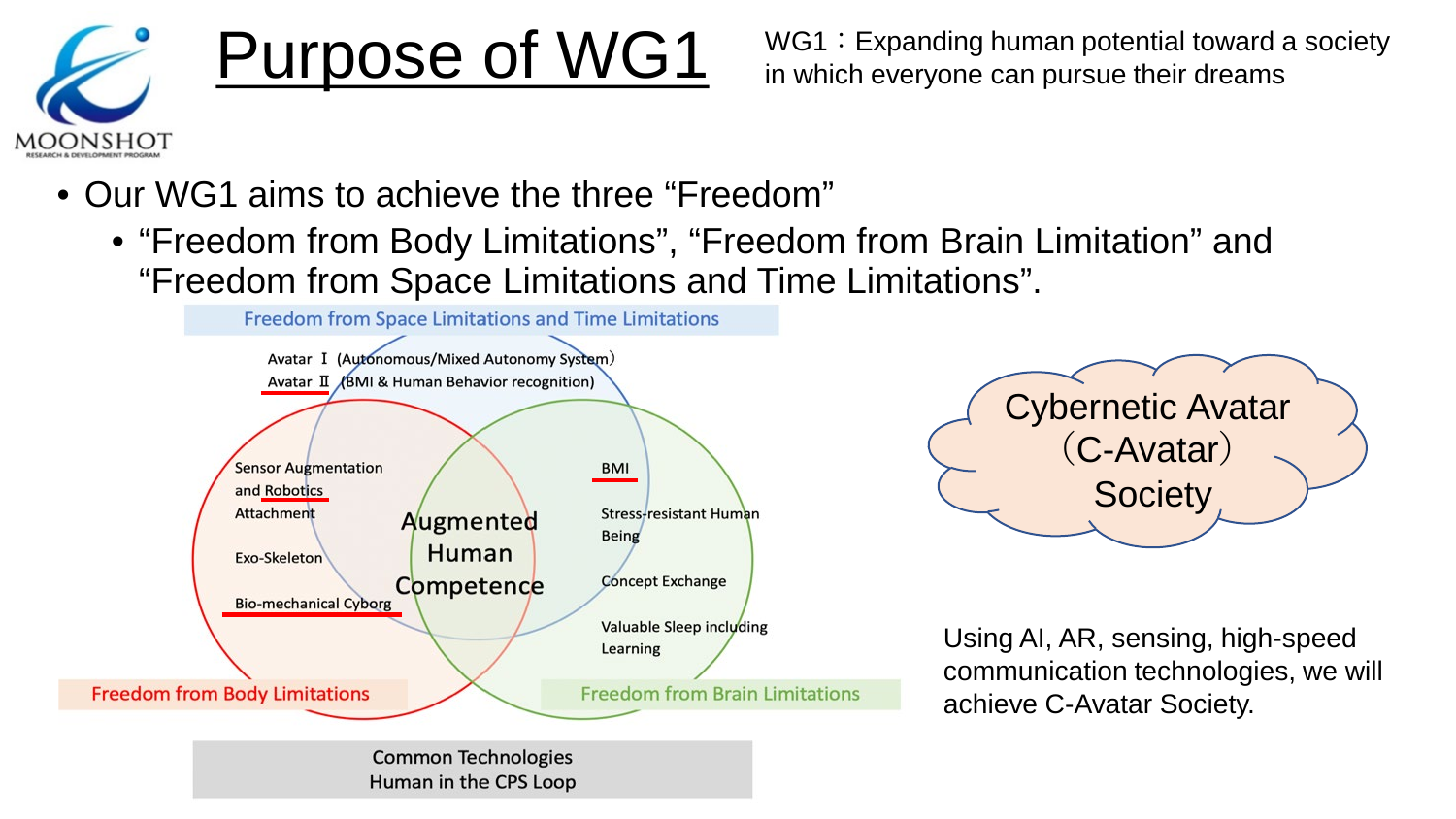

## Recent Technology Progress

- The below figure shows recent technology progress for the four domains
- Common technologies provide ICT infrastructure for supporting our goal

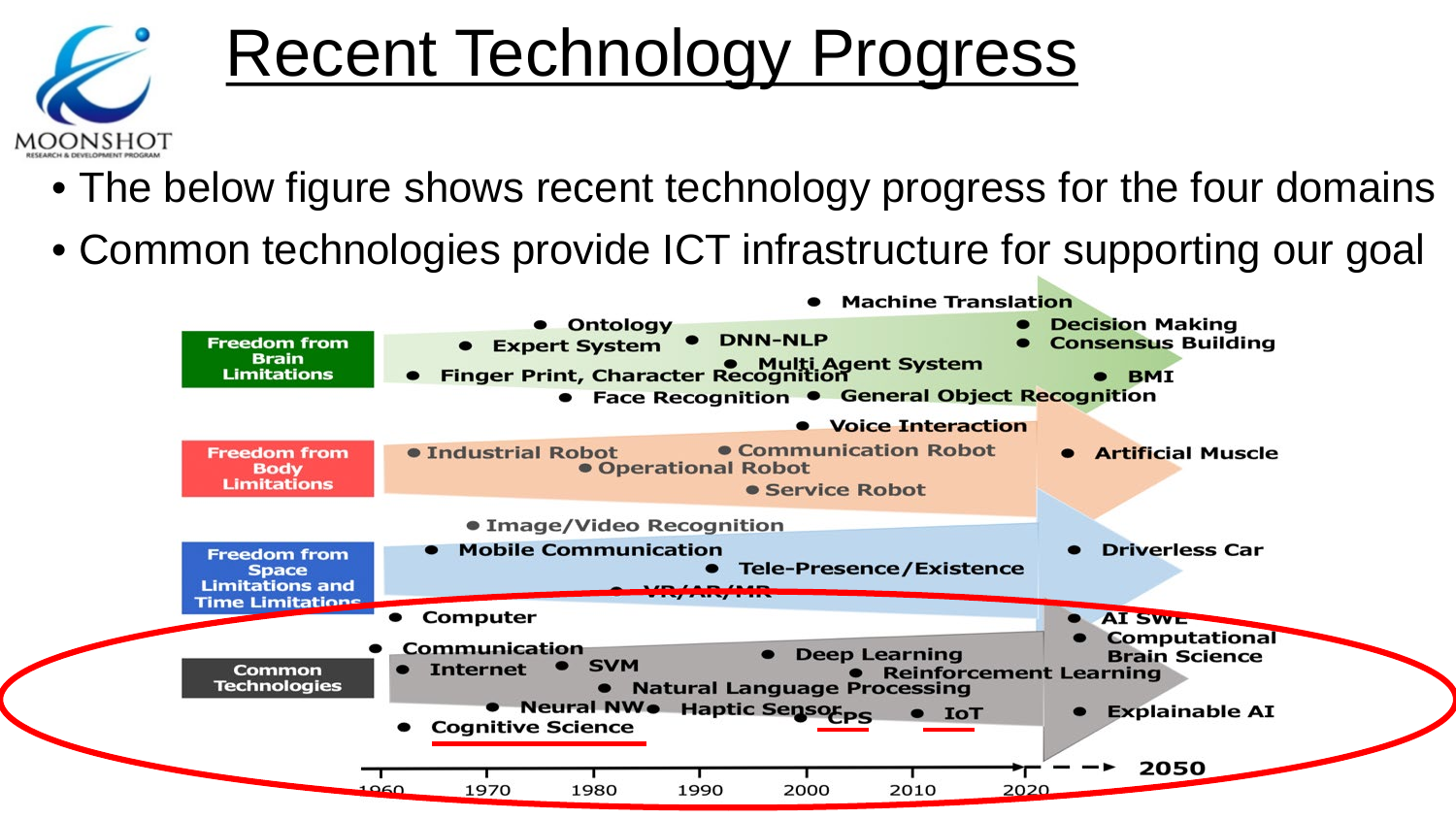

#### Social CPS Considering Human Behaviors

- It is expected that we can freely move in the city, interact with friends and people around, and enjoy daily life people around, and enjoy daily life
- In order to achieve freeness from the limitations of body, brain, space and time, we need intellectual city-scale ICT infrastructure where humans are in the CPS loop



• Sensing in the real world, collecting such information in cyber space, and returning adequate actuation This is a typical CPS loop • "Sensing in the real world" contains human behavior and mobility sensing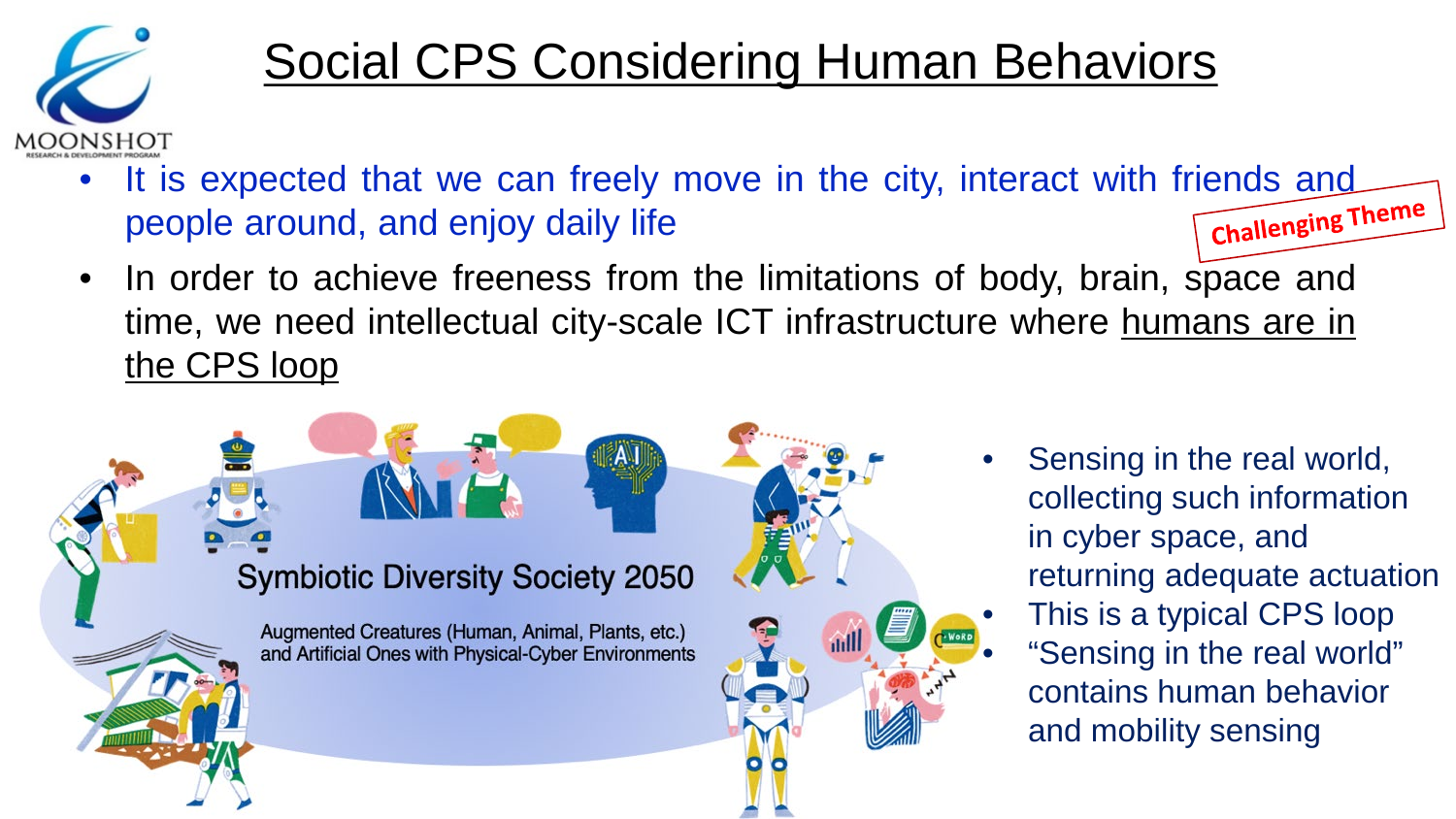

## Humans in the CPS Loop

#### What is necessary ICT infrastructure ?

- Recently, Japanese government has issued a scientific motto "Society 5.0" where the realization of the "super smart society" is required ("Humans in the CPS Loop")
- Our aim is to achieve ultimate "Humans in the CPS Loop" and create "C-Avatar Society"
- We need more advanced technologies using future high-speed network, AI, IoT, robotics and human sensing technologies, and incorporate them into the "Humans in the CPS Loop" [Target]

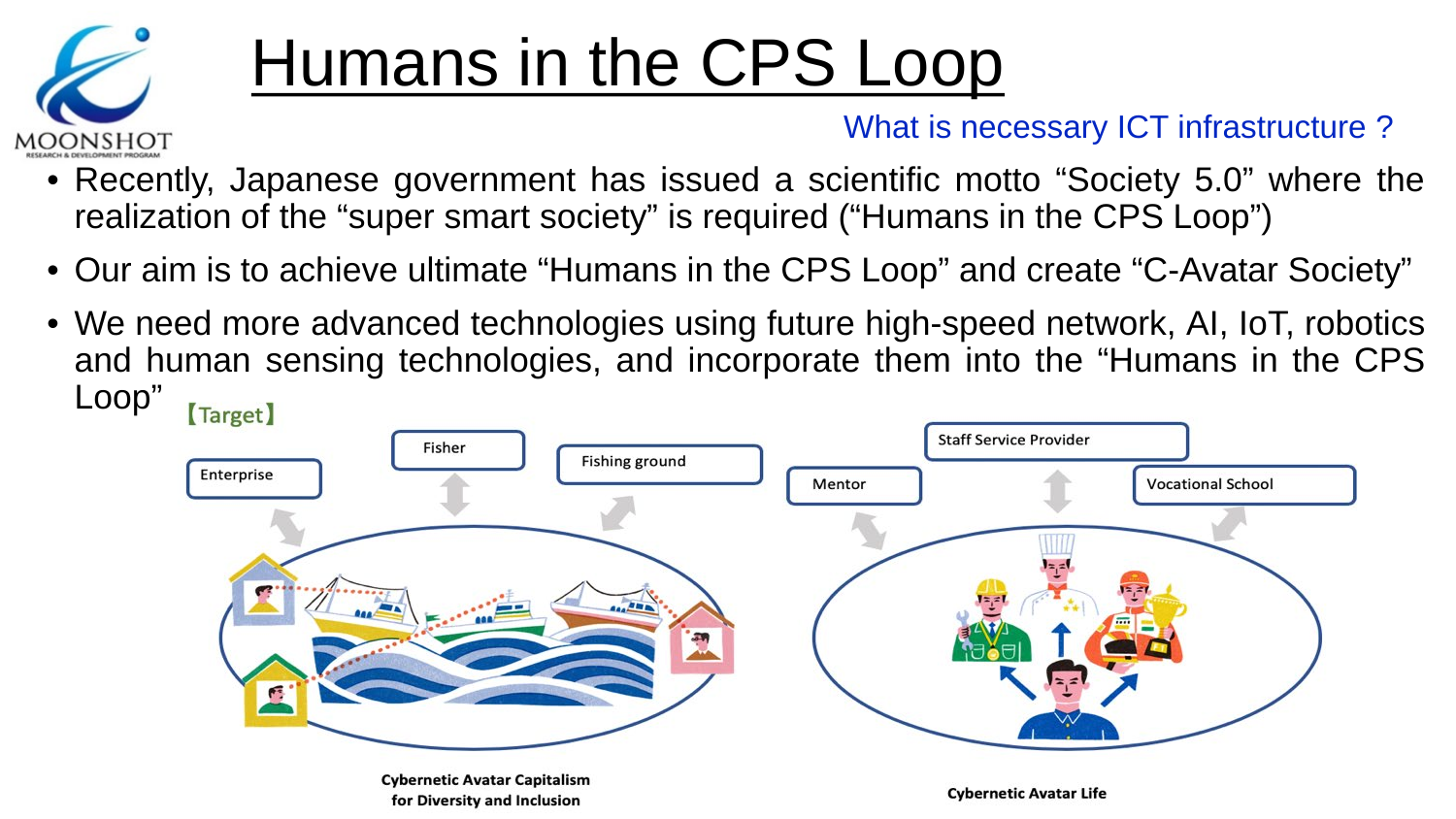

• What do we need for future city-scale communication infrastructure, IoT technology and cognitive science in order to create innovative robotics and avatar technology?

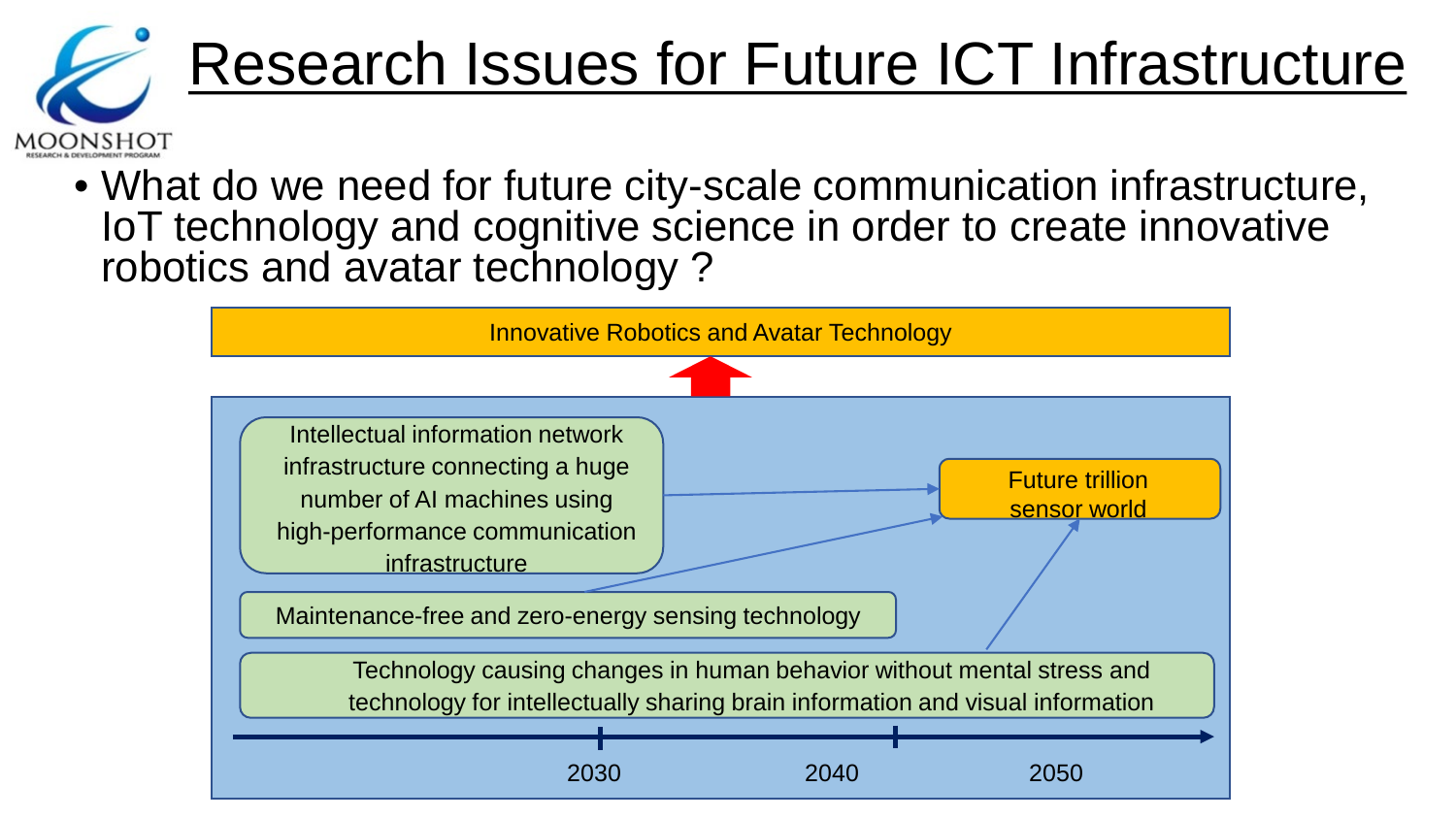

## Future Communication Infrastructure

- 5G technology achieves ultra wideband (> 10Gbps), low latency (< 1ms) and massive machine type communications (> 1M devices/km2)
	- However, it does not mean that those three features can be realized simultaneously
- In "beyond 5G" era, those three features will be realized simultaneously
	- The progress of communication technology is essential
	- However, we need not only such communication technology but also IT technology supporting massive machines/IoTs
		- e.g. SDN, network security, real-time, distributed, autonomous, etc.
		- Edge computing based ICT platform connecting massive machines/IoTs
		- We need collaboration with other WGs (e.g. WG7 for ELSI problems)
	- We can use AI functions everywhere and anytime (AI Networks)
- We also need to develop technology for intellectually sharing brain information and visual information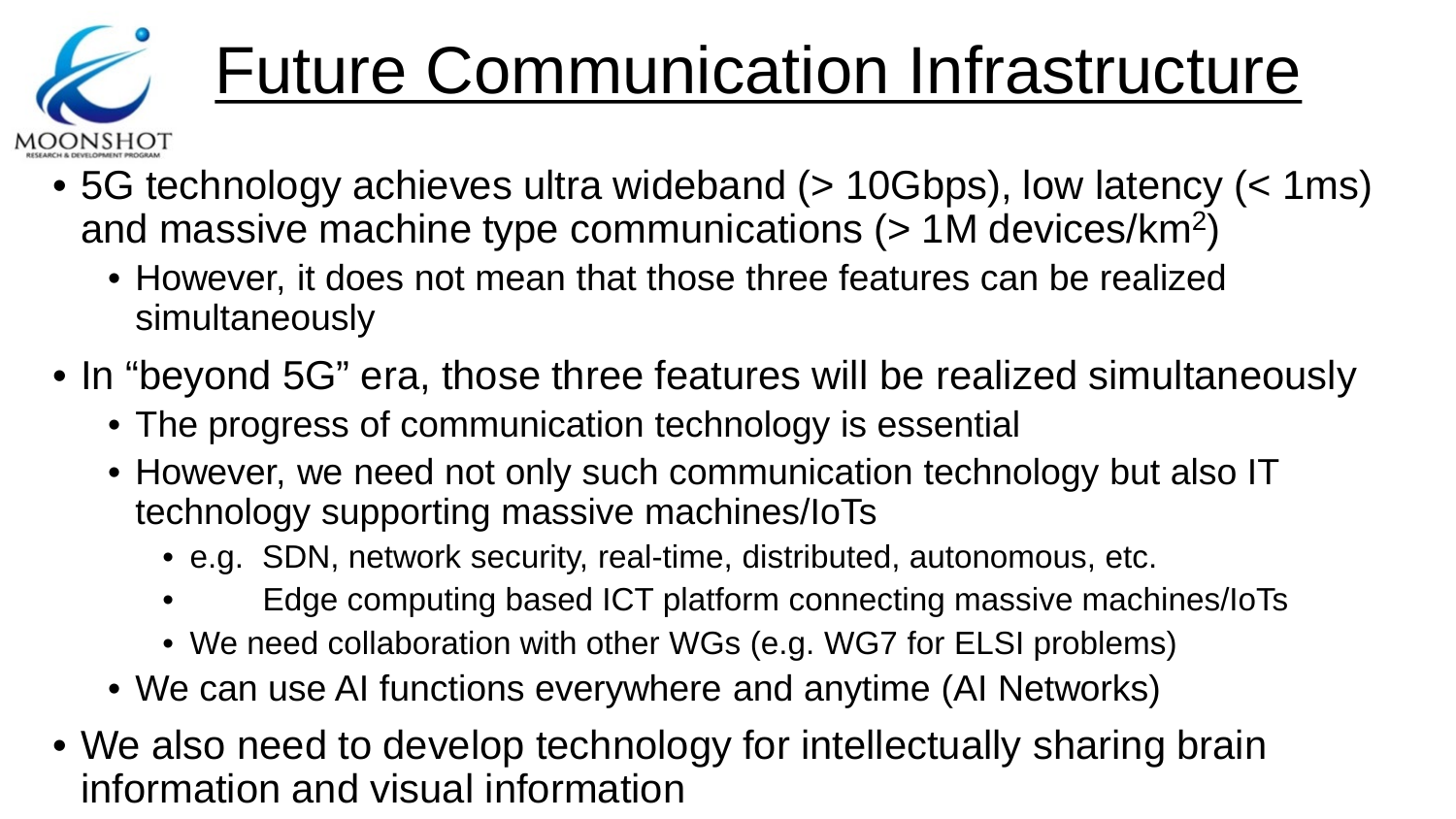## Maintenance-free and Zero-energy Sensing Technology



• Energy Consumption • WiFi (100mW) • BLE (10mW) • Backscatter (10μW) • Sensing (10μW)

- Microphone
- Accelerometer
- **Energy reduction of wireless** communication
- Wireless power supply

Refer from https://www8.cao.go.jp/cstp/english/society5\_0/index.html

- Context recognition of humans and objects using IoT devices becomes important
- The number of such IoT devices is expected to be enormous (Trillion sensor world)
- It causes huge efforts to maintain their batteries
	- ⇒ maintenance free & ultra low power IoT devices (Zero-Energy IoT Devices)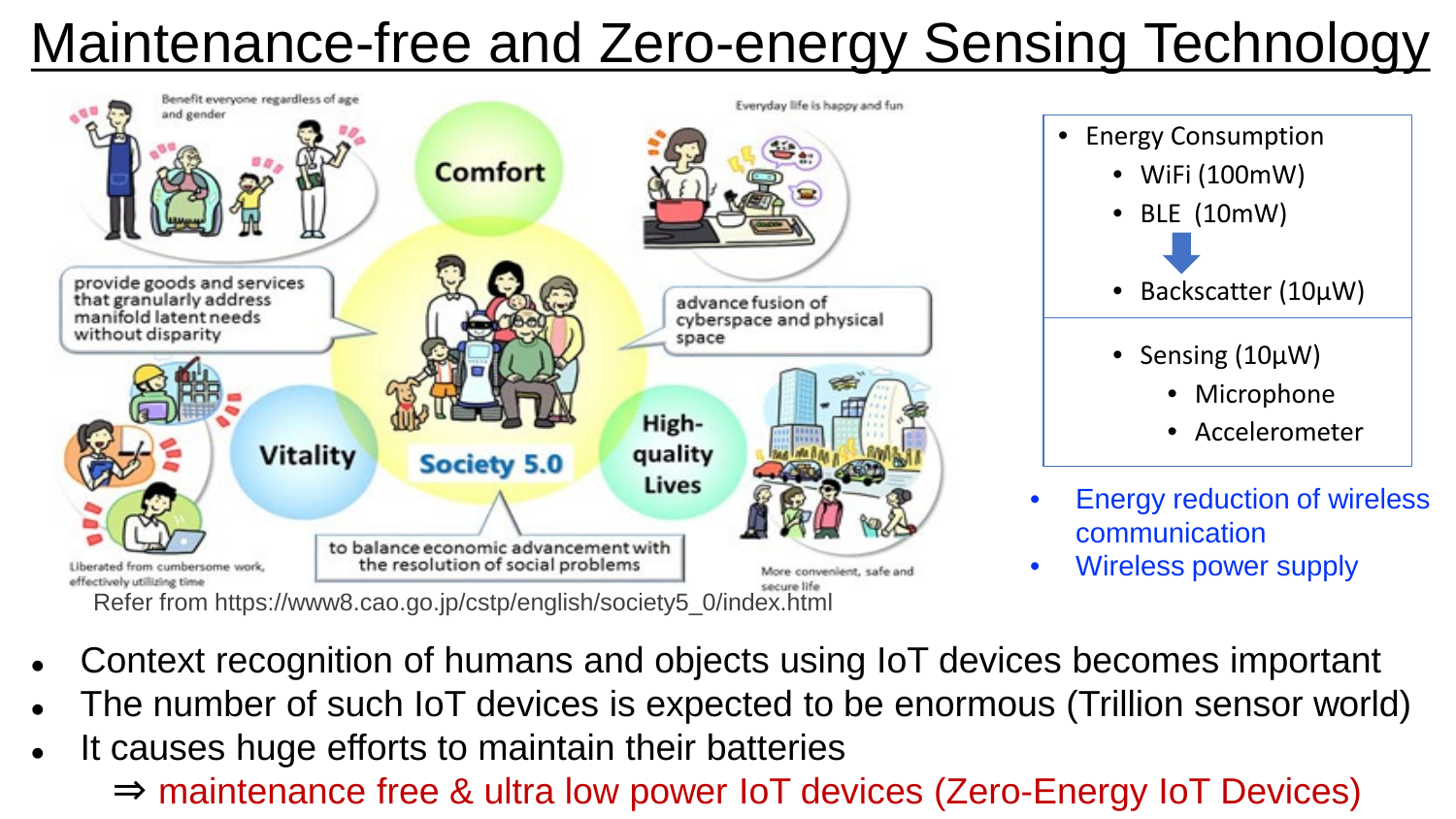

#### Technology causing changes in human behavior without mental stress

- Several types of ubiquitous techniques have been developed so far, and those techniques can be used for human behavior sensing
	- Smartphones and small sensors can estimate several types of human behavior using AI technology and big data analyses
- In order to achieve the three "Freedom", we need technology causing changes in human behavior without mental stress
	- It is very important how we can achieve "Humans in the CPS Loop"
- We also need to develop technology for intellectually sharing brain information and visual information
	- Such technology will be used for achieving the three "Freedom"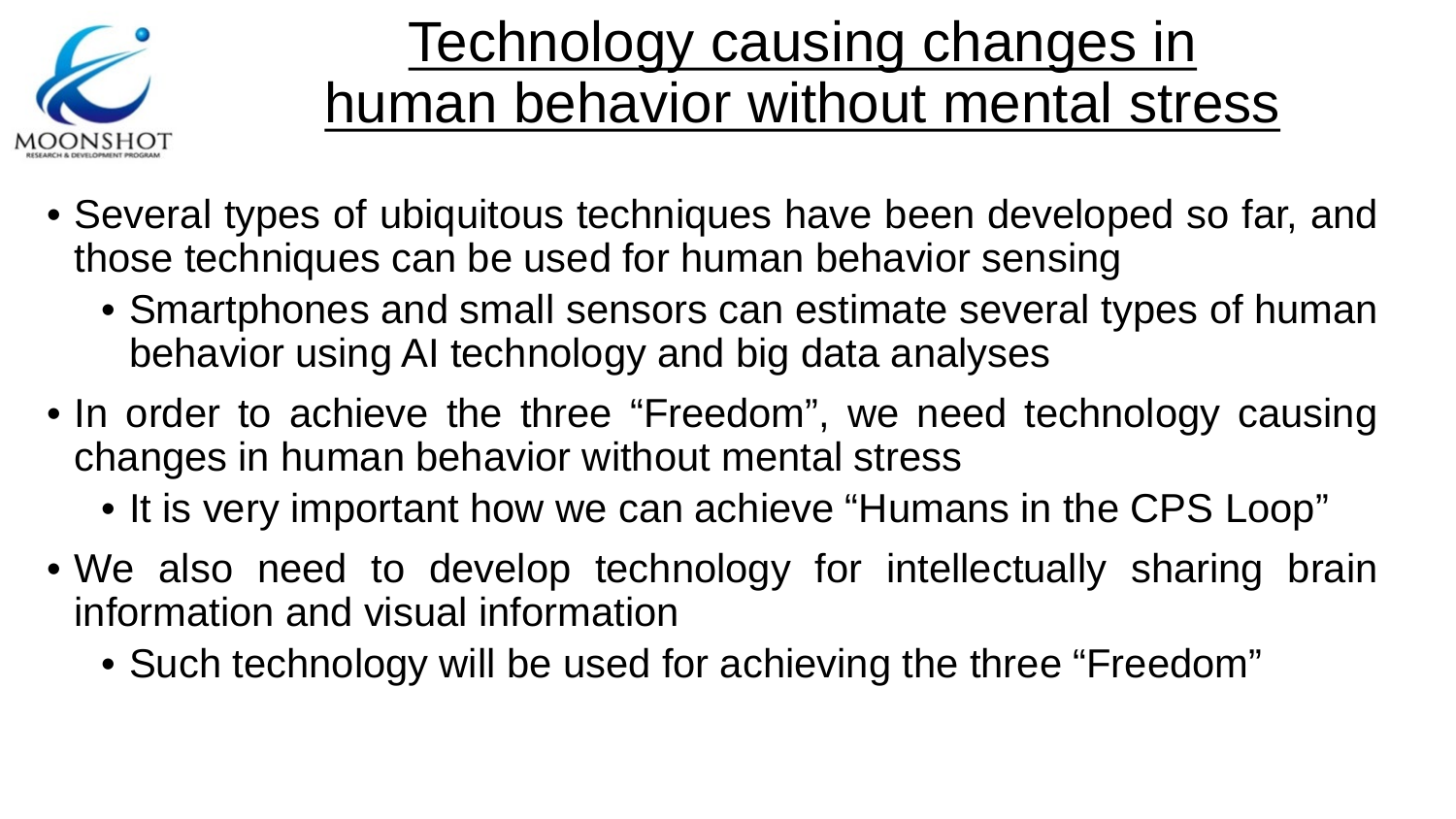

## Schedule of This Session

- Explanation of sub-theme from Teruo Higashino (Osaka Univ., Japan)
- Presentation from Dr. Kenneth Leonard Calvert (Division Director, CISE, NSF, USA)
- Discussion
	- Presentation from Dr. Hideyuki Tokuda (President, NICT, Japan)
	- Discussion for "Humans in the CPS Loop"
		- Prospects for information network (beyond 5G, etc.)
		- Future ICT platform for achieving innovative IoT world
		- Future sensing technology
		- Future cognitive science
		- Use of AI functions everywhere and anytime (AI Networks)
		- ……
	- Q&A

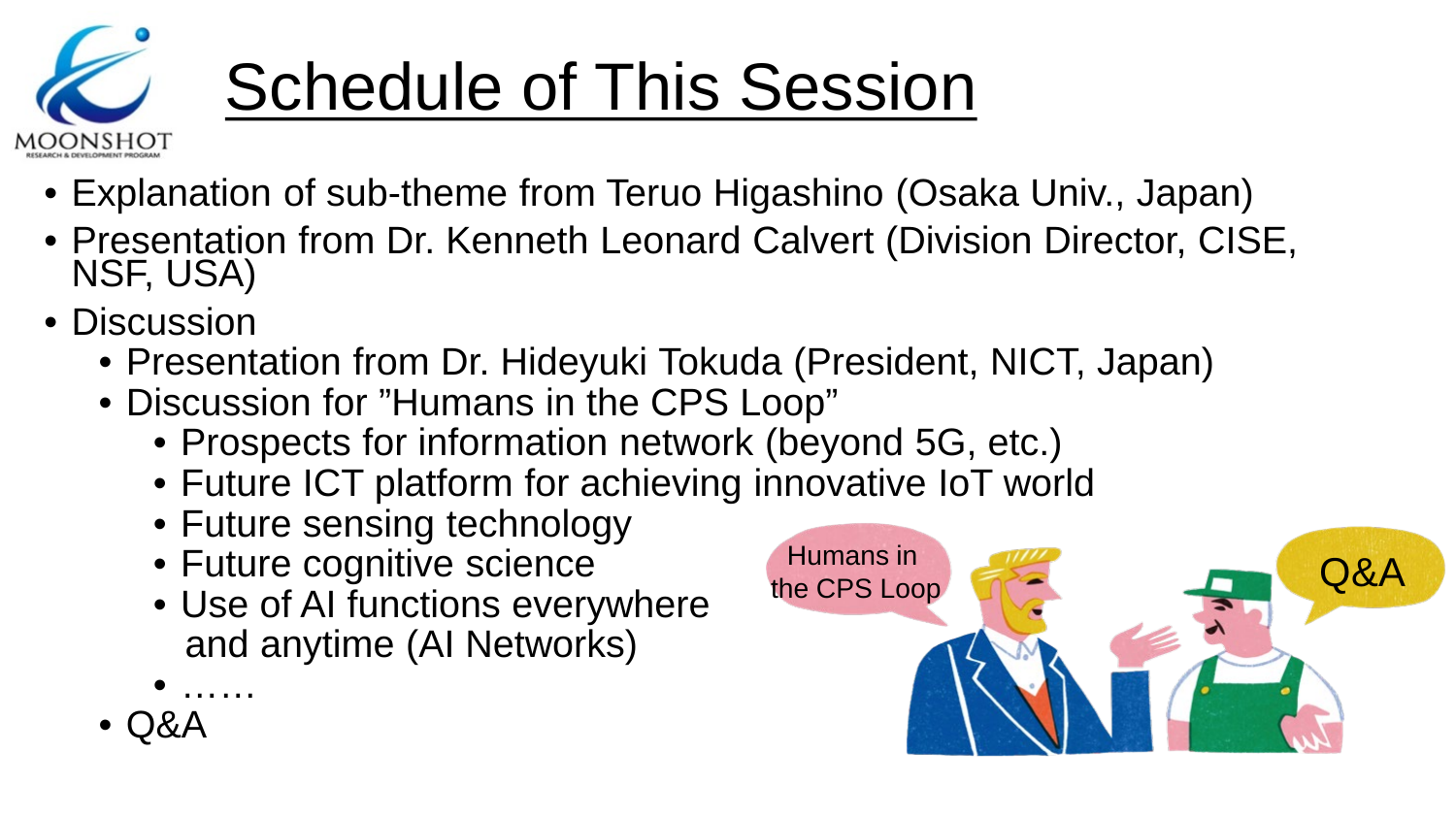

- Division Director, Division of Computer and Network Systems, Directorate for Computer and Information Science & Engineering (CISE), US National Science Foundation (NSF)
- Dr. Ken L. Calvert is the division director of NSF since May 2016 leaving from the University of Kentucky, where he is Gartner Group Professor in Network Engineering and former Chair of the Department of Computer Science.
- His research interests include future Internet architecture, software-defined networking, and network security. He received his Ph.D. in computer science from the University of Texas at Austin
- Prior to his appointment at the University of Kentucky, he was a Member of the Technical Staff at Bell Laboratories in Holmdel, NJ, and served on the faculty in the College of Computing at the Georgia Institute of Technology. He is an IEEE Fellow and a member of the ACM.

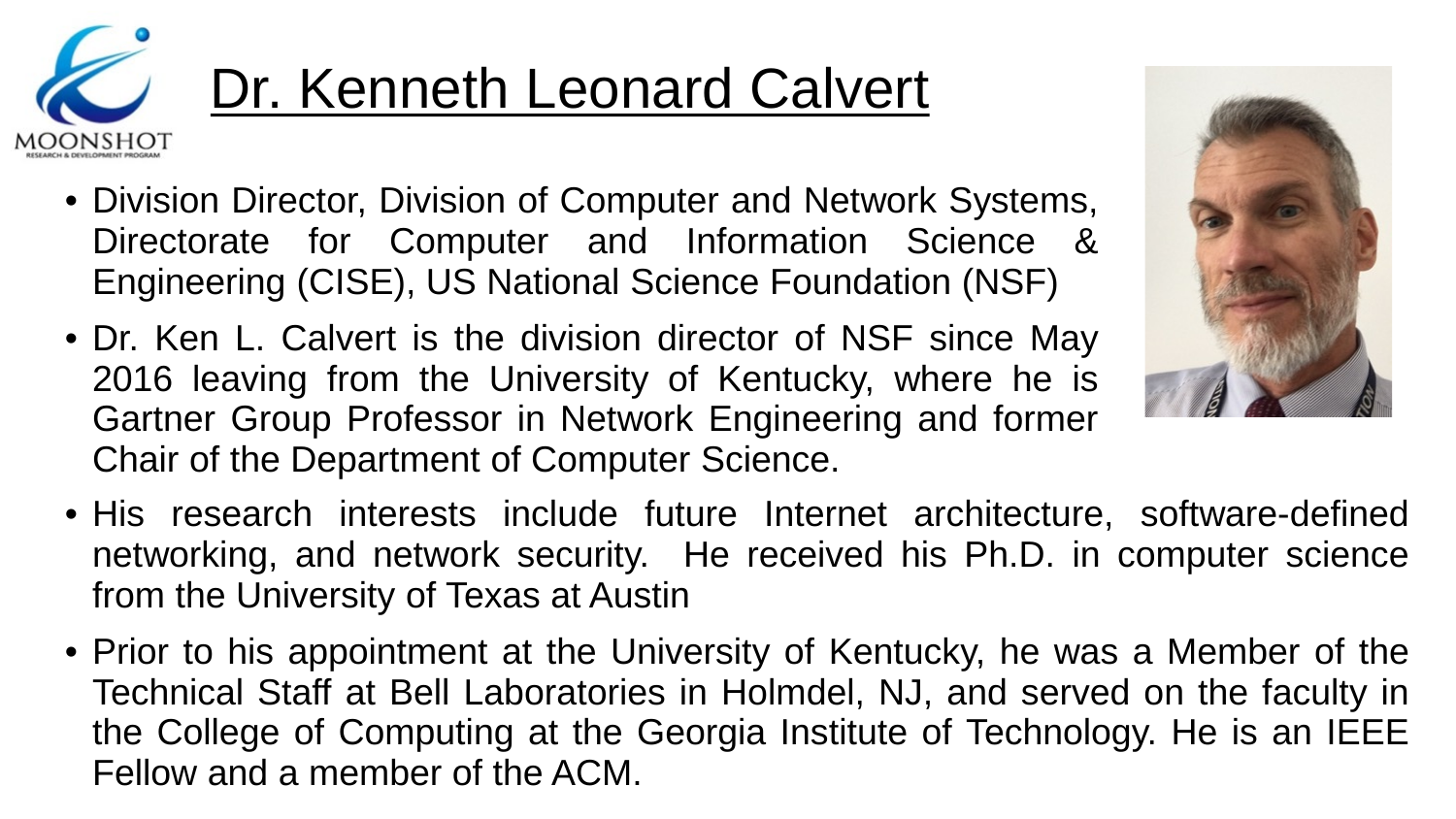

### Dr. Hideyuki Tokuda

- President, National Institute of Information and Communications Technology (NICT), Japan
	- Professor Emeritus of Keio University, Japan
- Dr. Hideyuki Tokuda obtained the B.S. and M.S. degrees from Keio University, Tokyo, Japan, in 1975 and 1977, respectively, and the Ph.D. degree in computer science from the University of Waterloo, Waterloo, ON, Canada, in 1983.



- After he completed the Ph.D., he joined the School of Computer Science, Carnegie Mellon University, Pittsburgh, PA, USA, and worked on distributed real-time operating systems such as real-time Mach, and the ARTS Kernel.
- In 1990, he returned to Keio University and worked on many national R&D loT/IoE, cyber-physical systems, and smart cities. He is a Member of Science Council of Japan, and has served on the Vice President of IPSJ, an Assistant to National center of Incident readiness and Strategy for Cybersecurity (NISC).